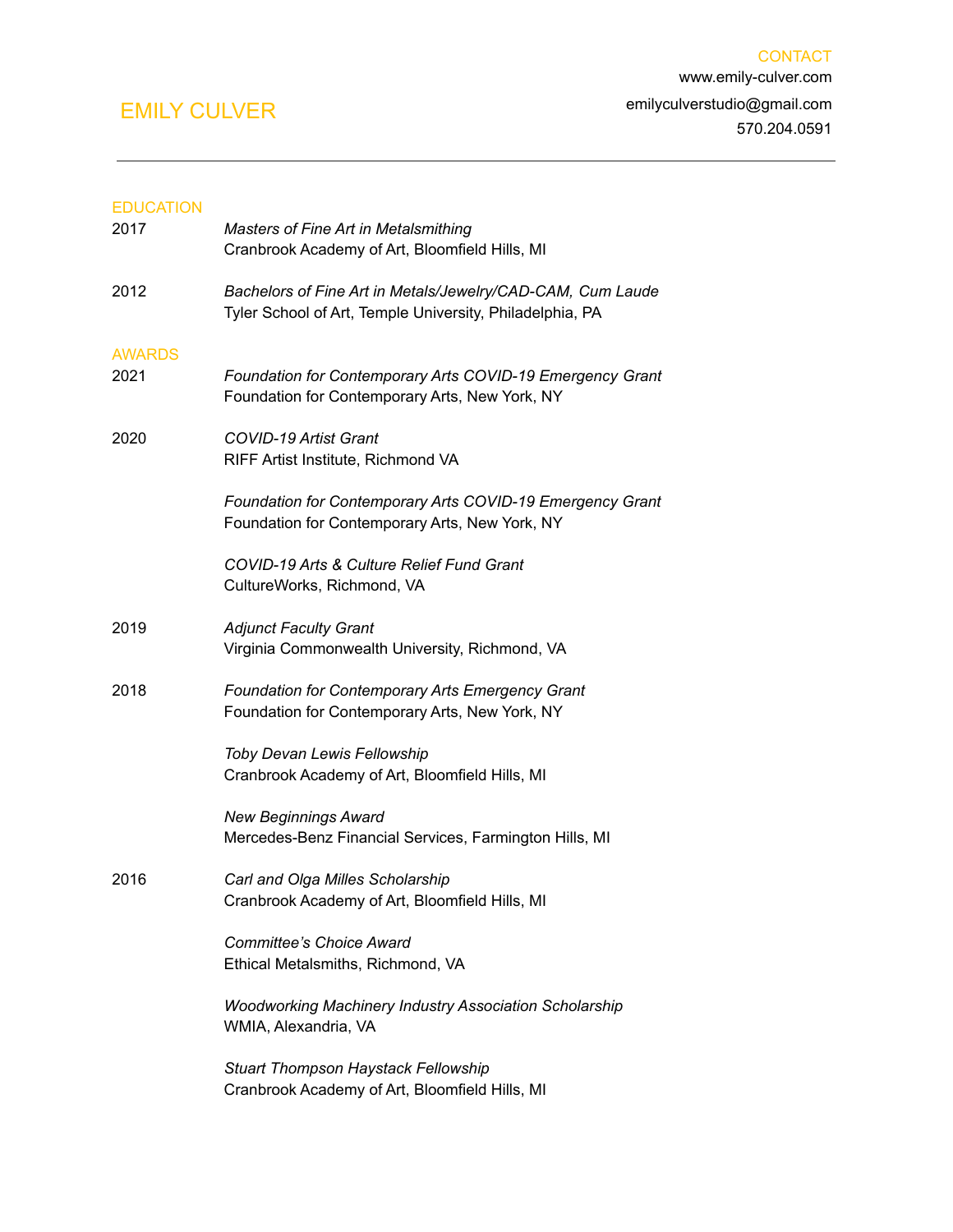*SNAG Student Conference Scholarship* Society of North American Goldsmiths, Eugene, OR

2015 *MJSA Education Foundation Scholarship* Rhode Island Foundation, Providence, RI

> *Ernst Toth Scholarship* Cranbrook Academy of Art, Bloomfield Hills, MI

*WJA Student Scholarship* Women's Jewelry Association, Poughkeepsie, NY

#### **RESIDENCIES**

- 2022 *Artist-in-Residence* James Castle House, Boise, ID
- 2020 *1708 Space Grant* 1708 Gallery, Richmond, VA
- 2017 *Artist-in-Residence* Arrowmont School of Arts and Crafts, Gatlinburg, TN

### SELECTED EXHIBITIONS

- 2021 *Hearts & Flowers* Brooklyn Metal Works, New York City, NY
- 2020 *Site Effects*, Traveling Exhibition, Curated by Anja Eichler and Katja Toporski Bavarian Association of Arts and Crafts, Munich, Germany Art Alliance, Philadelphia, PA - *COVID-19 Canceled* Baltimore Jewelry Center, Baltimore, MD
- 2019 *INTO||NOT THROUGH*, Solo Exhibition Baltimore Jewelry Center, Baltimore, MD

*40 Under 40 : The Next Generation of American Metal Artists* Metal Museum, Memphis, TN

*Transitional Objects*, By Invitation Arlington Arts Center, Arlington, VA

*Full Disclosure*, By Invitation Goldberg Studios, Munich, Germany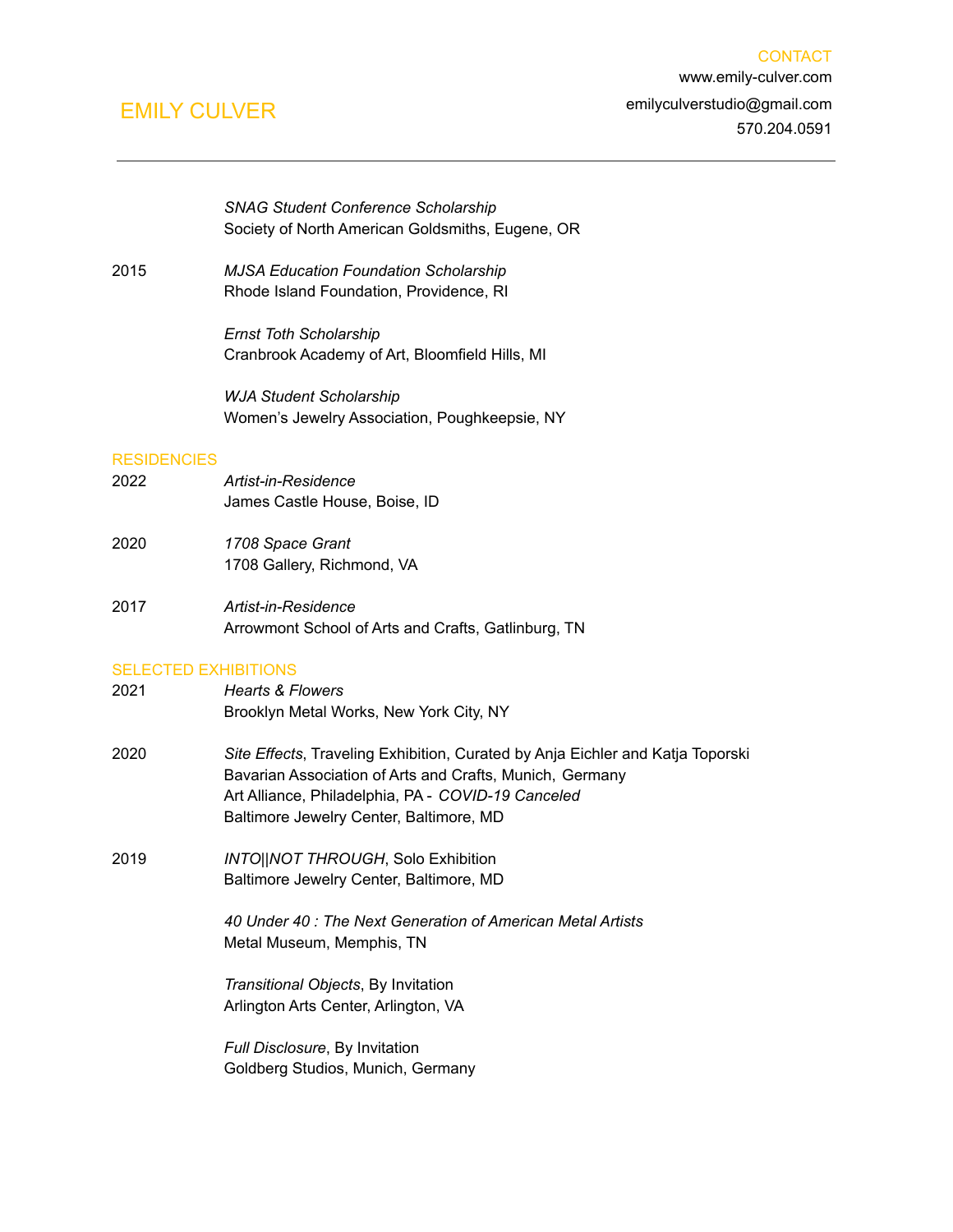*Beyond Obvious*, By Invitation

Dowd Gallery, The State University of New York, Cortland, NY *Mixed Bag : An Assortment of Contemporary Craft* Valdosta State University, Valdosta, GA *Anniversary* School 33, Baltimore, MD *Form.Print*, Curated by Joshua DeMonte, By Invitation CA Gallery, Towson University, Towson, MD 2018 *Labor of Suggestion*, Solo Exhibition School 33, Baltimore, MD *OPTIONS*, Curated by Amalia Wiatr Lewis, By Invitation Little Berlin Gallery, Philadelphia, PA *NKOTB*, By Invitation FAB Gallery, Virginia Commonwealth University, Richmond, VA *Other Bodies*, With Elliot Doughtie, Curated by Kyle Kogut*,* By Invitation FJORD Gallery, Philadelphia, PA *How To Know Somebody,* By Invitation PLUG Projects, Kansas City, MO *A Line of Beauty : Cranbrook House Inhabitation,* By Invitation Cranbrook House, Cranbrook Academy of Art, Bloomfield Hills, MI

> *Absurd!*, Curated by Alex Schechter*,* By Invitation Little Berlin Gallery, Philadelphia, PA

*Alternative Bodies* Blain Gallery, Arrowmont School of Arts and Crafts, Gatlinburg, TN

### 2017 *Jewelry,* By Invitation Museum Het Valkhof, Nijmegen, Netherlands

*soft touch* Wolpert Gallery, Arrowmont School of Arts and Crafts, Gatlinburg, TN

*International Graduate Exhibition,* by Invitation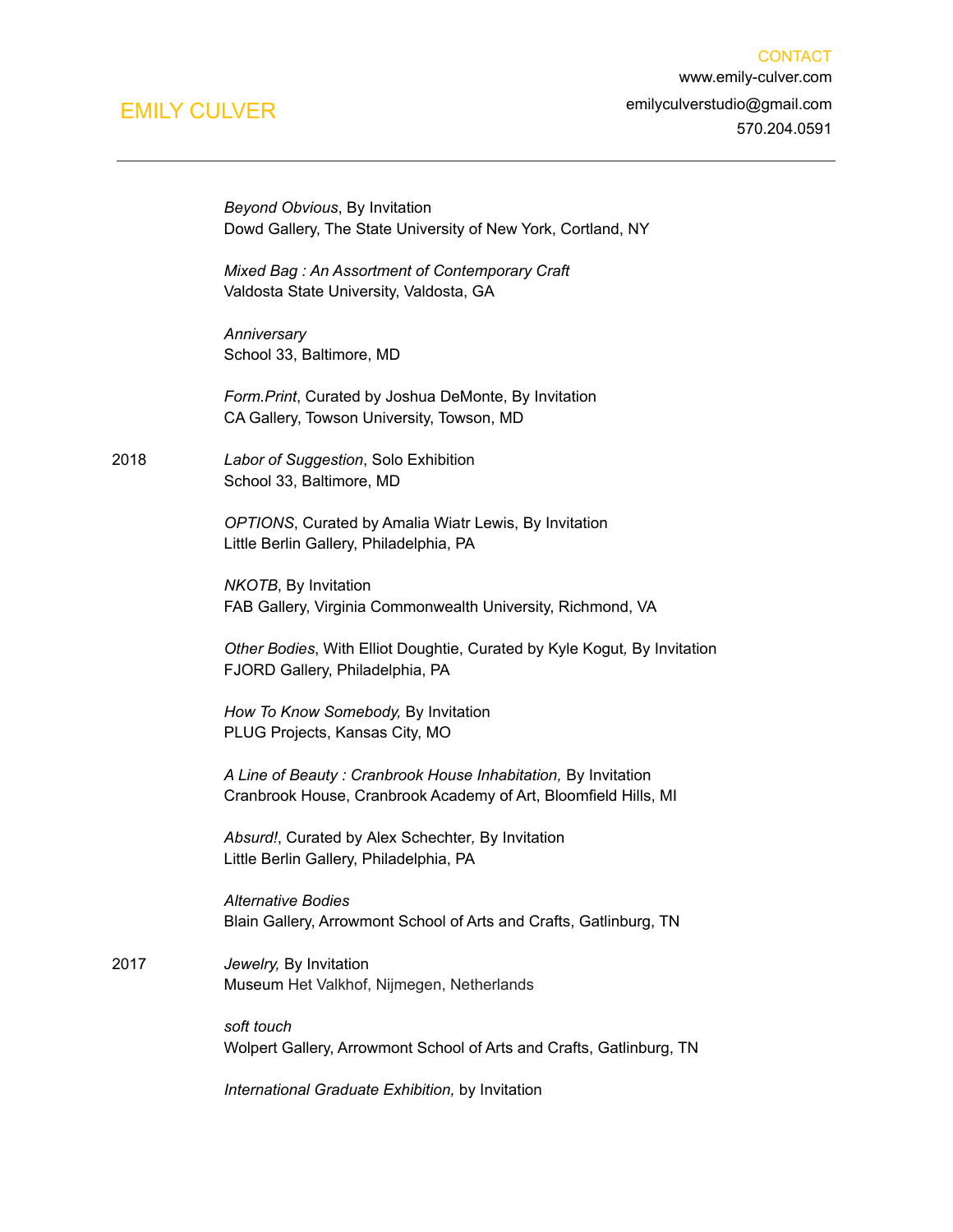Galerie Marzee, Nijmegen, Netherlands

*International Juried Exhibition* The Center for Contemporary Art, Bedminster, NJ

*GRIT,* By Invitation University of Northern Georgia, Dahlongega, GA

*Arrowmont Artists-in-Residence* Knoxville Emporium, Knoxville TN

*Arrowmont Artists-in-Residence* Wolpert Gallery, Arrowmont School of Arts and Crafts, Gatlinburg, TN

*Touchy Feely*, By Invitation Baltimore Jewelry Center, Baltimore, MD

*Graduate Degree Exhibition* Cranbrook Art Museum, Bloomfield Hills, MI

*Surrogate Friend*, Curated by Courtney Richter, By Invitation Phoenix Institute of Contemporary Art, Phoenix, AZ

2016 *Shout, TREE* FJORD Gallery, Philadelphia, PA

> *Forget Them* Brooklyn Metal Works, Brooklyn, NY

*Trans Form,* By Invitation Galerie Marzee, Nijmegen, Netherlands

*Into View SNAG Student Exhibition* Masonic Temple, Asheville, NC

*Experiencing Perspectives* Mercedes-Benz Financial Services, Farmington Hills, MI

Juried First Year Show Forum Gallery, Cranbrook Academy of Art, Bloomfield Hills, MI

2015 *Emergence: Craft + Technology,* By Invitation Wayne Art Center, Wayne, PA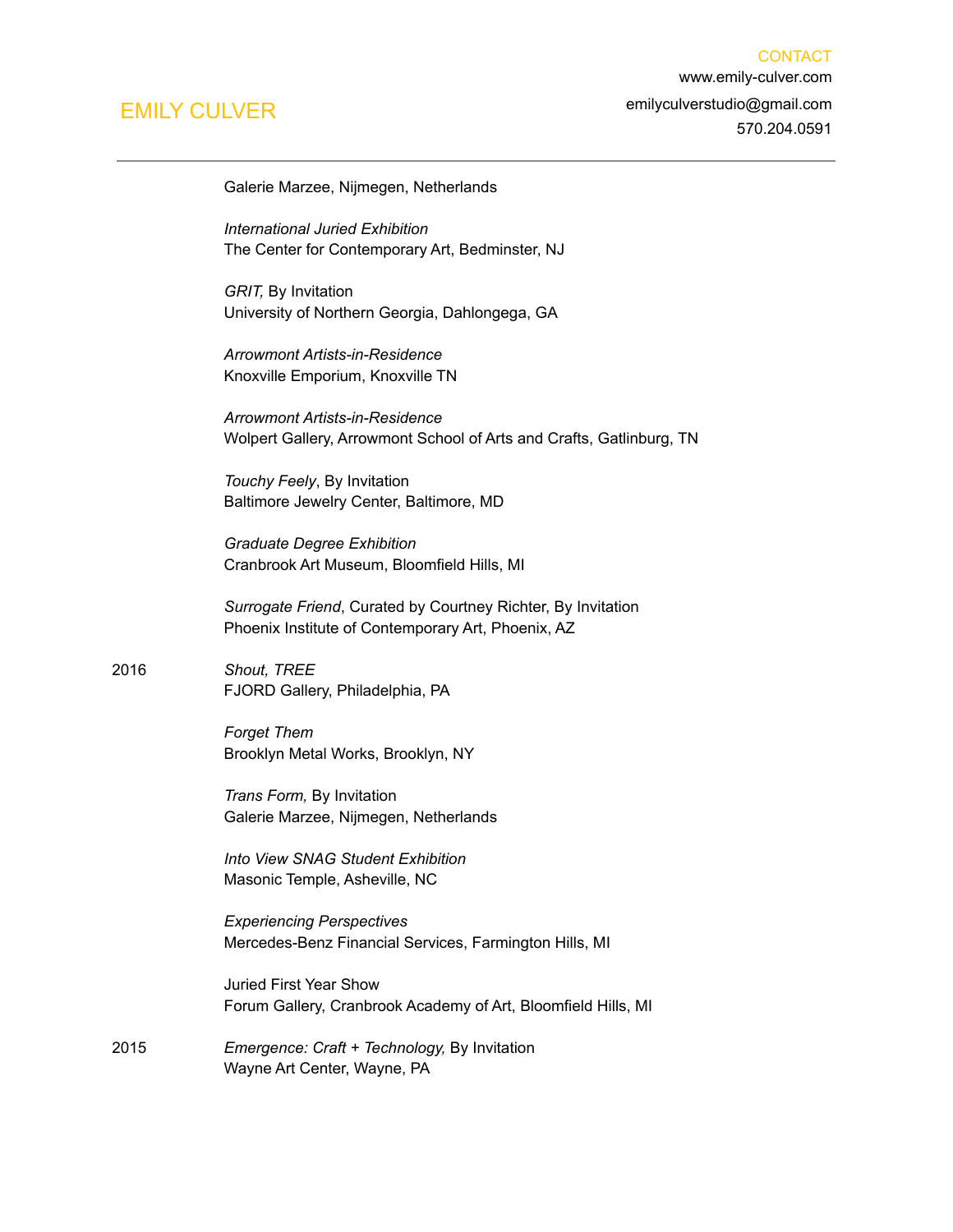|                     | Play With Me<br>Forum Gallery, Cranbrook Academy of Art, Bloomfield Hills, MI                                                                                                             |
|---------------------|-------------------------------------------------------------------------------------------------------------------------------------------------------------------------------------------|
|                     | Out with Fury<br>Forum Gallery, Cranbrook Academy of Art, Bloomfield Hills, MI                                                                                                            |
| 2014                | Biophilia, Solo Exhibition, Catalog<br>Bruce Gallery, Edinboro University, Edinboro, PA<br>Confabulation, By Invitation<br>Marlboro Gallery, Prince George's Community College, Largo, MD |
|                     | Unravel & Sophisticate, By Invitation<br>University of Georgia, Athens, GA                                                                                                                |
|                     | I Do This Weird Thing<br>Tyler School of Art, Temple University, Philadelphia, PA                                                                                                         |
| 2013                | Transcend: New Jewelry Forms and Fabrication, By Invitation<br>Delaware Center for the Contemporary Arts Museum, Wilmington, DE                                                           |
|                     | <b>InLiquid Benefit Auction</b><br>ICE BOX, Crane Arts Building, Philadelphia, PA                                                                                                         |
| 2012                | Pre/Post, By Invitation<br>Home of Collector Mari Shaw, Philadelphia, PA                                                                                                                  |
|                     | Juried Student Exhibition for NASDA Accreditation, Honored Selection<br>Tyler School of Art, Temple University, Philadelphia, PA                                                          |
|                     | Metals/Jewelry/CAD-CAM Senior Exhibition<br>Tyler School of Art, Temple University, Philadelphia, PA                                                                                      |
| <b>BIBLIOGRAPHY</b> |                                                                                                                                                                                           |
| 2021                | In The Studio, Everett Hoffman<br>Published by Metalsmith Magazine                                                                                                                        |
| 2020                | Site Effects Catalog, Anja Eichler and Katja Toporski<br>Published by Bavarian Association of Arts and Crafts                                                                             |
|                     | <b>Form.Print Catalog</b><br>Published by Towson University                                                                                                                               |
| 2019                | 40 Under 40: The Next Generation, Olivia Shih<br>Published by Art Jewelry Forum                                                                                                           |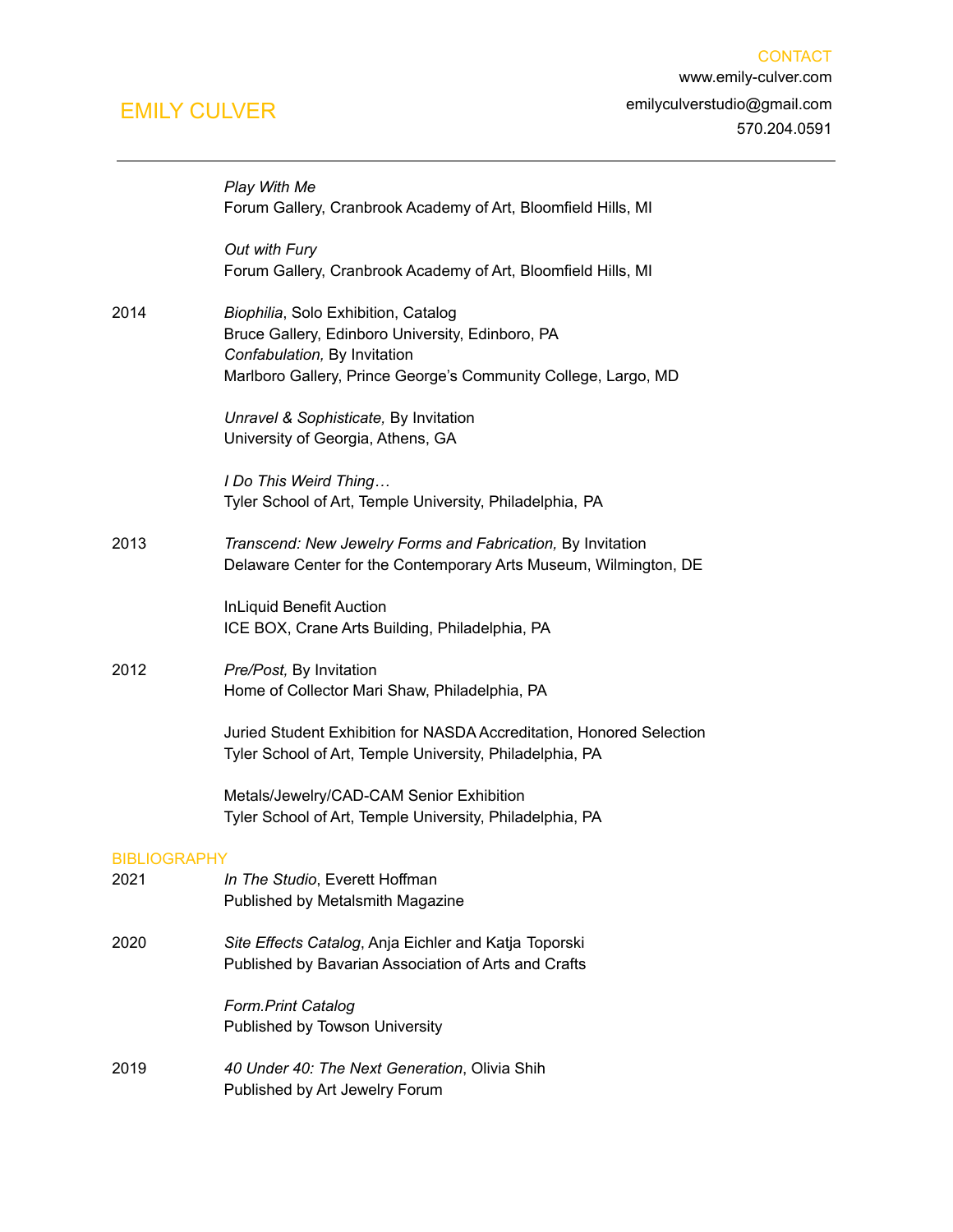| 2018                | <b>Issue Two</b><br>Published by HISS Mag                                                                                              |
|---------------------|----------------------------------------------------------------------------------------------------------------------------------------|
| 2017                | CAST, Jen Townsend and Renee Zettle-Sterling<br>Published by Schiffer Publishing                                                       |
|                     | Senses Issue<br>Published by AUTOR Magazine                                                                                            |
| 2016                | Shifting Sites, Metalsmith Magazine Exhibition in Print<br>Published by Society of North American Goldsmiths (SNAG)                    |
|                     | <b>Strangeways Magazine</b><br>Published by Strangeways                                                                                |
|                     | New Rings 2, Nicolas Estrada, By Invitation<br>Published by Thames & Hudson                                                            |
|                     | Issue 9<br>Published by Refigural Magazine                                                                                             |
|                     | Body of Work, Online Exhibition<br>Baltimore Jewelry Center and Google                                                                 |
| 2015                | <b>MAAKE MAGAZINE, 2nd Issue</b><br>Published by Emily Burns                                                                           |
| 2014                | Young Space Blog<br>Published by Kate Mothes                                                                                           |
| 2013                | Showcase 500 Necklaces<br>Published by Lark Crafts                                                                                     |
| <b>PUBLICATIONS</b> |                                                                                                                                        |
| 2019                | More Than Surface<br>Published by Metalsmith Magazine                                                                                  |
| 2017                | SpaceTime. A Critical Review of Katja Toporski Exhibition Article<br>Published by Klimt02                                              |
|                     | The Luncheon - In Company of the Third Table, Design by Lucas Albrecht<br>Collection of Cranbrook Academy of Art Library, Edition of 7 |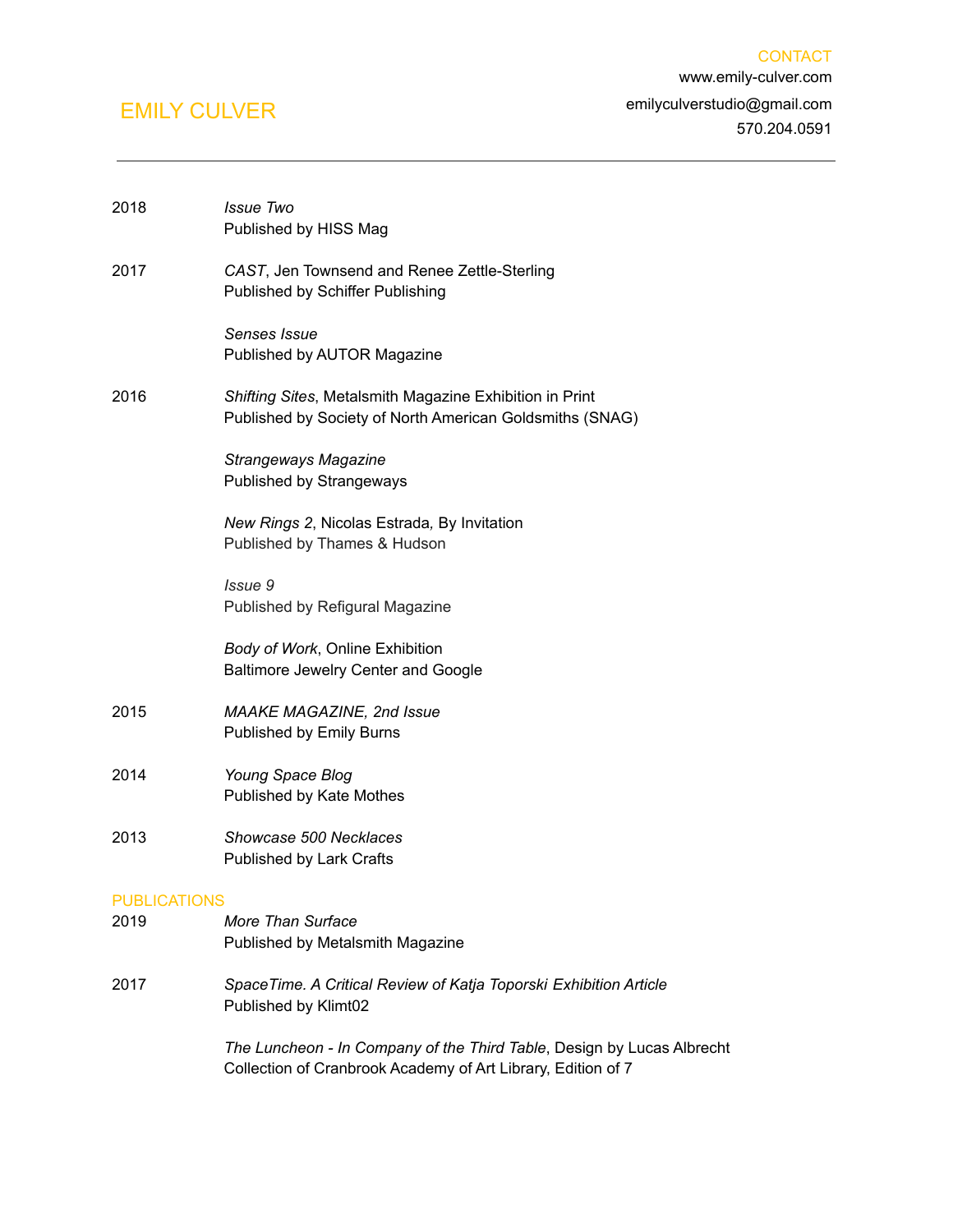| 2014                    | <b>Biophilia Exhibition Catalog</b><br>Edition of 20                                                                             |
|-------------------------|----------------------------------------------------------------------------------------------------------------------------------|
| 2018                    | SELECTED INSTITUTIONAL COLLECTIONS<br>Arrowmont School of Arts and Crafts, Gatlinburg, TN                                        |
| 2017                    | Galerie Marzee, Nijmegen, Netherlands                                                                                            |
| 2021                    | <b>VISITING ARTIST LECTURES AND PRESENTATIONS</b><br><b>Emerging Artist Presenter for SNAG Conference</b><br>Philadelphia, PA    |
|                         | <b>Virtual Presenter</b><br>Stetson University, DeLand, FL                                                                       |
| 2020                    | <b>Virtual Presenter</b><br>Tyler School of Art and Architecture, Philadelphia, PA                                               |
|                         | Virtual Presenter for Baltimore Jewelry Symposium<br>Baltimore Jewelry Center, Baltimore, MD                                     |
| 2019                    | Visiting Presenter for On Mentorship: Cranbrook Academy of Art Craft Symposium<br>Cranbrook Academy of Art, Bloomfield Hills, MI |
| 2018                    | <b>Visiting Artist</b><br>University of Tennessee, Knoxville, TN                                                                 |
|                         | <b>Visiting Artist</b><br>University of Kansas, Lawrence, KS                                                                     |
|                         | <b>Visiting Artist</b><br>Warren Wilson College, Swannanoa, NC                                                                   |
|                         | <b>Visiting Artist</b><br>Walters State Community College, Morristown, TN                                                        |
| 2017                    | <b>Visiting Artist</b><br>University of North Georgia, Dahlongega, GA                                                            |
| 2016                    | <b>Visiting Artist</b><br>Taller Eloi, Buenos Aires, Argentina                                                                   |
| <b>TEACHING</b><br>2021 | Visiting Assistant Professor, Department of 3D Media & Materials                                                                 |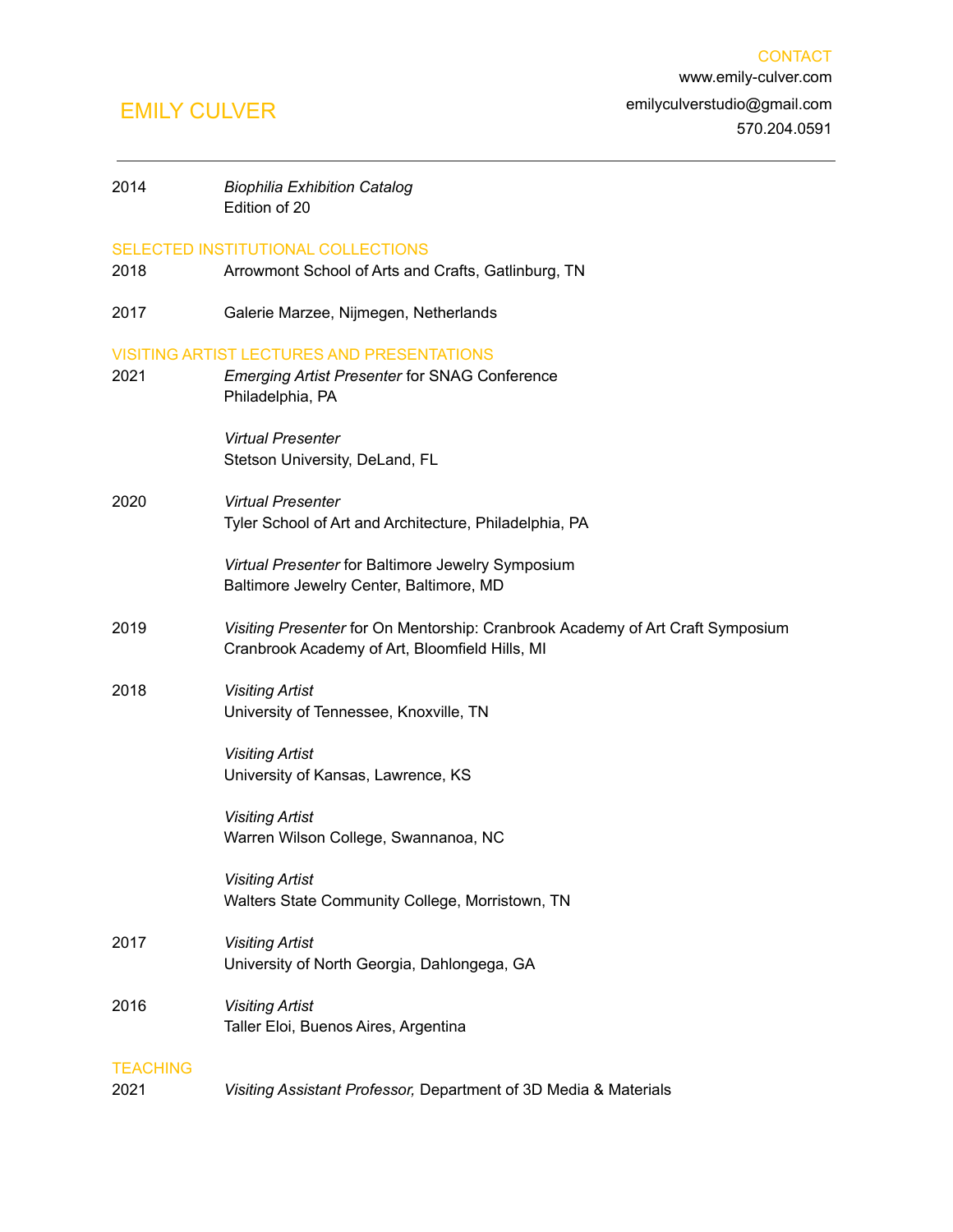|                  | Old Dominion University, Norfolk, VA<br>-ARTS203: Three-Dimensional Design (SP20)<br>-ARTS291: Jewelry & Metalsmithing Intro (FA20 & SP22)<br>-ARTS391: Jewelry & Metalsmithing Intermediate (SP21)<br>-ARTS393: Alternative Jewelry (FA20)<br>-ARTS395: Digital 3D Modeling (SP21)                                                                                                                 |
|------------------|-----------------------------------------------------------------------------------------------------------------------------------------------------------------------------------------------------------------------------------------------------------------------------------------------------------------------------------------------------------------------------------------------------|
| 2020             | Instructor, Department of Craft/Material Studies<br>Virginia Commonwealth University, Richmond, VA<br>-CRAF301: Advanced Holloware and Forming (FA20)<br>-CRAF211: Beginner Jewelry (FA20)<br>-CRAF391: 3D Resin Printing (FA20)                                                                                                                                                                    |
| 2019-20          | Instructor, Department of Craft/Material Studies<br>Virginia Commonwealth University, Richmond, VA<br>-CRAF282: Sophomore Seminar (FA19)<br>-CRAF301: Advanced Holloware and Forming (FA19)<br>-CRAF439: Fieldwork (FA19)<br>-ARTF139: Craft/Material Studies - Metal (FA19)<br>-CRAF211: Beginner Jewelry (SP20)<br>-CRAF304: Casting and Stonesetting (SP20)<br>-CRAF491: The Digital Hand (SP20) |
| 2018-19          | Instructor, Department of Craft/Material Studies<br>Virginia Commonwealth University, Richmond, VA<br>-CRAF211: Beginning Jewelry (FA18 & SP19)<br>-CRAF301: Advanced Holloware and Forming (FA18)<br>-CRAF304: Casting and Stonesetting (SP19)<br>-ARTF139: Craft/Material Studies - Metal (SP19)<br>-CRAF492: Independent Study (SP19)                                                            |
| <b>WORKSHOPS</b> |                                                                                                                                                                                                                                                                                                                                                                                                     |
| 2021             | Workshop Instructor<br>Arrowmont School of Arts and Crafts, Gatlinburg, TN<br>-Week long alternative materials in jewelry/object making workshop                                                                                                                                                                                                                                                    |
| 2020             | Remote Workshop Instructor<br>Pratt Fine Arts Center, Seattle, WA                                                                                                                                                                                                                                                                                                                                   |
|                  | Remote Workshop Instructor<br>Pocosin Arts School of Fine Craft, Columbia, NC                                                                                                                                                                                                                                                                                                                       |
|                  | Remote Workshop Instructor<br>Pratt Fine Arts Center, Seattle, WA                                                                                                                                                                                                                                                                                                                                   |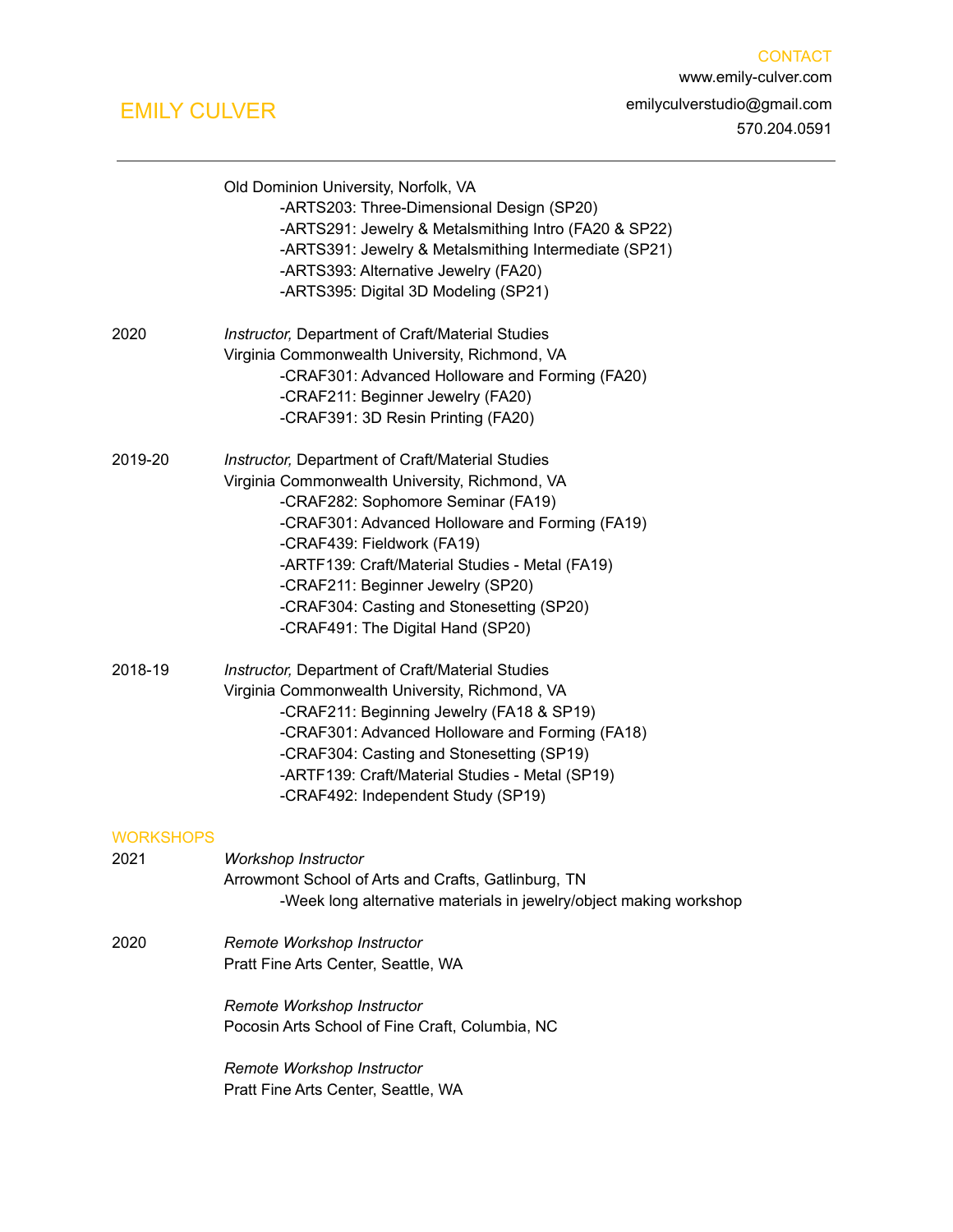| 2019    | Workshop Instructor<br>Baltimore Jewelry Center, Baltimore, MD<br>-Two day alternative material mold-making and casting workshop                                                                                                                                                   |
|---------|------------------------------------------------------------------------------------------------------------------------------------------------------------------------------------------------------------------------------------------------------------------------------------|
| 2017-18 | Workshop Instructor<br>Arrowmont School of Arts and Crafts, Gatlinburg, TN<br>-Creating and teaching workshops for various age ranges<br>-One day to five weeklong workshops on basic and advanced jewelry techniques,<br>stone setting, enameling and alternative materials       |
| 2017    | Workshop Instructor<br>University of Michigan, Ann Arbor, MI<br>-Two day silicone mold-making and casting workshop                                                                                                                                                                 |
| 2020    | PROFESSIONAL EXPERIENCE<br>Freelance CAD Designer<br>Bohyun Yoon, Richmond, VA                                                                                                                                                                                                     |
|         | Hand Keeper and Maker Volunteer<br>Hand Medal Project, International<br>-Make and collect handmade medals to be gifted to medical workers during<br>COVID-19: https://www.handmedalproject.com                                                                                     |
| 2018    | <b>Studio Assistant</b><br>BDDW, Philadelphia, PA<br>-Furniture, ceramic and apparel production<br>-CAD modeler                                                                                                                                                                    |
| 2017-18 | Artist-in-Resident<br>Arrowmont School of Arts and Crafts, Gatlinburg, TN<br>-Gallery Assistant responsible for condition reporting and install of exhibitions<br>-Photographer for online webstore<br>-Engage Crafts community and represent/promote organization                 |
| 2016-17 | Department Assistant for Iris Eichenberg, Artist in Residence (AIR)<br>Cranbrook Academy of Art, Bloomfield Hills, MI<br>-Schedule and coordinate visiting artists and department activities<br>-Work directly with AIR on a variety of tasks<br>-Represent and promote department |
| 2016    | <b>Studio Assistant for Heather McGill</b><br>Cranbrook Academy of Art, Bloomfield Hills, MI<br>-Prep and cut files on the laser cutter                                                                                                                                            |